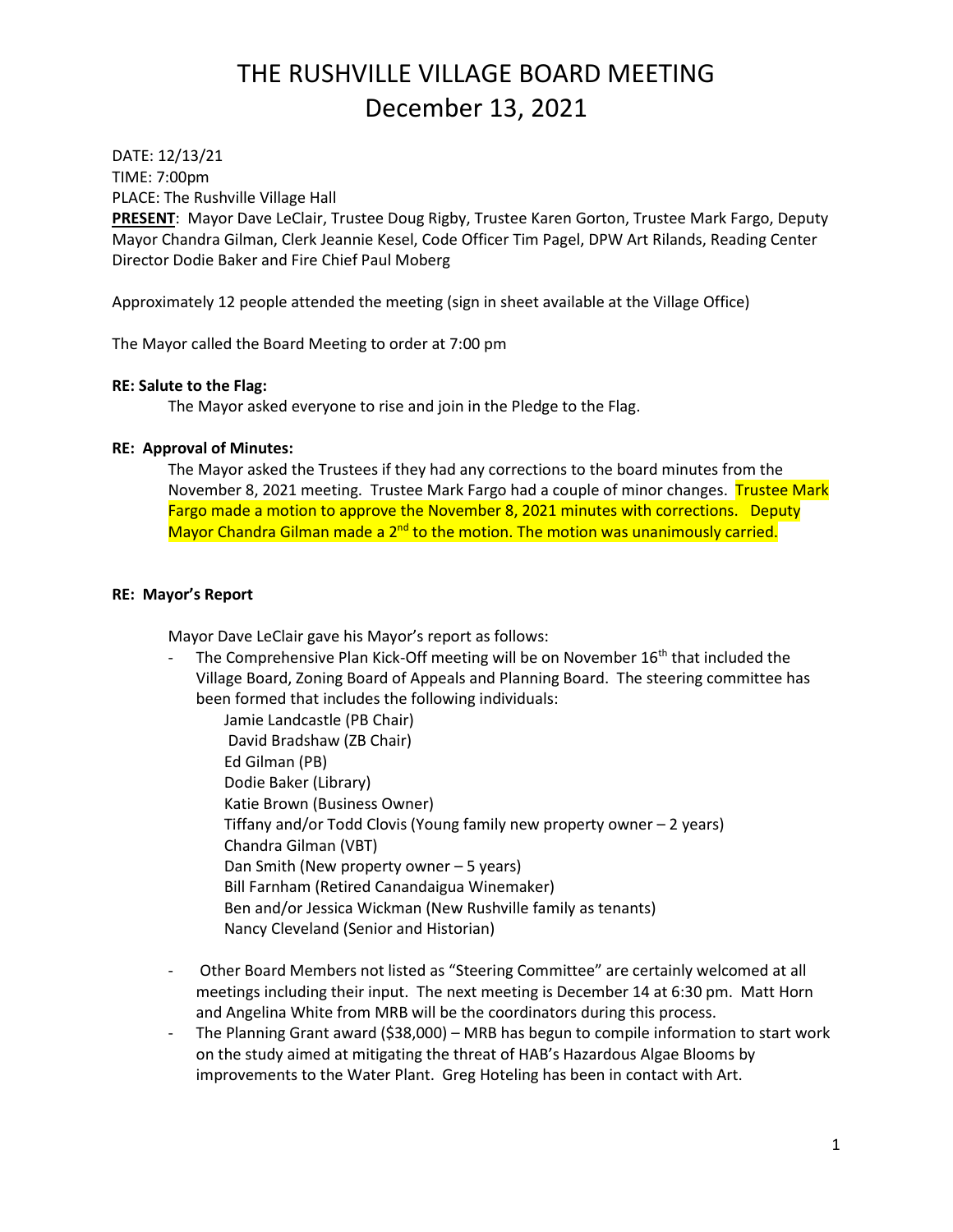## **RE: Deputy Mayor's Report**

- Deputy Mayor Chandra Gilman showed the Board a pumpkin race kit. Chandra is excited about this event and should be a fun day in the Fall.
- The Mayor is working on a planning grant for this event. He will approach the Lion's Club.

#### **RE: Public Comments:**

No comments.

### **RE: Public Works Supervisor:**

#### **Streets:**

- Leaf pick up is done for the year. All the snow removal equipment is ready for the season. The flags have been taken down and the Xmas banners put up. The tree Xmas lights are up in the business district.

### **Water**:

We're having problems with the sewer lift station at the water plant. Need a contractor to come out this week.

### **Sewer:**

The Village has been in noncompliance for 2 months with high flows. The flows are starting to go down. All septic tanks have been checked. There are still a few to pump.

## **Cemetery:**

Veteran flags have been removed from the Veteran markers. We are done mowing for the year. Elvin removed the old flowers.

## **RE: Fire Report:**

- Paul presented the Incident Run Log from August 1<sup>st</sup> through November 30, 2021.
- Jim Santee is working on the grant for next year.
- The overhead doors might need to be adjusted. Art will get a hold of Martin's in Geneva.

## **RE: Reading Center Director:**

The  $6<sup>th</sup>$  Annual Christmastime in Rushville (Always the 1st Friday in December) started with the tree lighting at the Library. Santa arrived on the beautifully decorated fire truck. Thank you to all who decorated the truck and to Austin for filling in as a driver for Paul, to drive Santa to greet the children. Thank you to all the wonderful volunteers who set up and did a number of different jobs. Thank you to all who donated items, money and their time. Santa gave gifts and candy canes to all the 45 children that attended. The hat, scarf and glove give-a-way was a huge hit. We had a few other items like slippers and socks and headbands that were given away. There was a hot cocoa and cookie table, a craft table from STLS making buttons that the children and their parents could color and take home. Gareth Evans, the BSA District Executive had some activities to do on the Cub Scout table. He started a new Gorham/Rushville Pack 63. He also signed up 3 girls for a new girl Troop. Thank you to the Mayor, David for welcoming everyone and lighting the Christmas tree and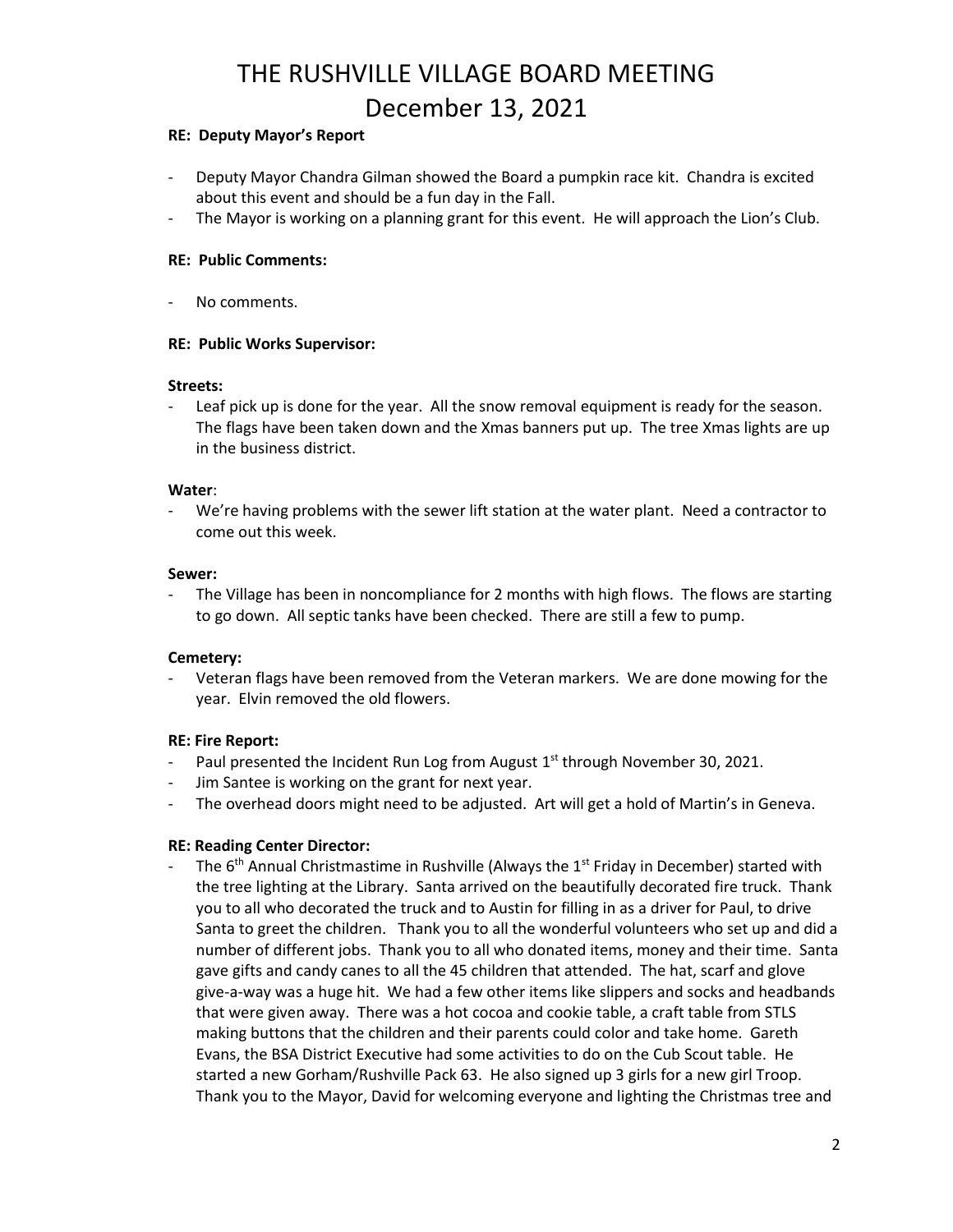Ted Baker for being our MC. Also, thank you to Chandra and Jamie for providing the music. It was a fun event with lots of positive feedback.

- The library will be closed Friday and Saturday, December  $24^{th}$  and  $25^{th}$ . Merry Christmas everyone! The library will be closed Saturday January 1<sup>st</sup>, Happy New Year!
- There is a NEW subscription: Large Print Guideposts magazine
- We also have brand new Children's and Young Adult books in each month.
- STLS has secured American Recovery Plan Act funds to update and expand public computing infrastructure at our 5 participating Yates County libraries. This is a 50% matching grant. I am working with the STLS IT department and my worker, Dawn to decide what we will purchase – some lap tops and a printer and some other items that fit into the guidelines of the grant. The purpose of the grant is to support Workforce Development & Economic Recovery activities in our communities through our libraries.
- We are excited that we already have some funds through generous donations for my 2022 Budget.
- Merry Christmas and Happy New Year!

### **RE: Code Enforcement officer:**

- Inspection of projects in progress
- Tim is working with the owner of the new build on Douglas Drive
- Working with a second new house on Douglas Drive
- Obtaining required training through webinars

### **RE: Resolution 20-2021 Grievance Procedure under the Americans with Disabilities Act:**

A motion to add a Grievance Procedure under the Americans with Disabilities Act to the Village's policies was made by Trustee Doug Rigby and seconded by Trustee Mark Fargo.

There was a rollcall vote –

| <b>Trustee Doug Rigby</b>   | Yes. |
|-----------------------------|------|
| Trustee Karen Gorton        | Yes. |
| Trustee Mark Fargo          | Yes. |
| Deputy Mayor Chandra Gilman | Yes. |
| Mayor David LeClair         | Yes. |

The motion was unanimously passed.

## **RE: Resolution 21-2021 to Raise Water Rates and Amend the Village Budget Regarding the Water Fund Accordingly:**

The Mayor told the Board that this final version has been vetted by both Attorneys and reflects all acceptable comments. A clean copy will be prepared by Tom Blair for signatures.

A motion to raise water rates, Amend the Village Budget Regarding the Water Fund Accordingly and authorize the Mayor to sign the Water Service Agreement with the Town of Middlesex was made by Trustee Mark Fargo and seconded by Trustee Doug Rigby.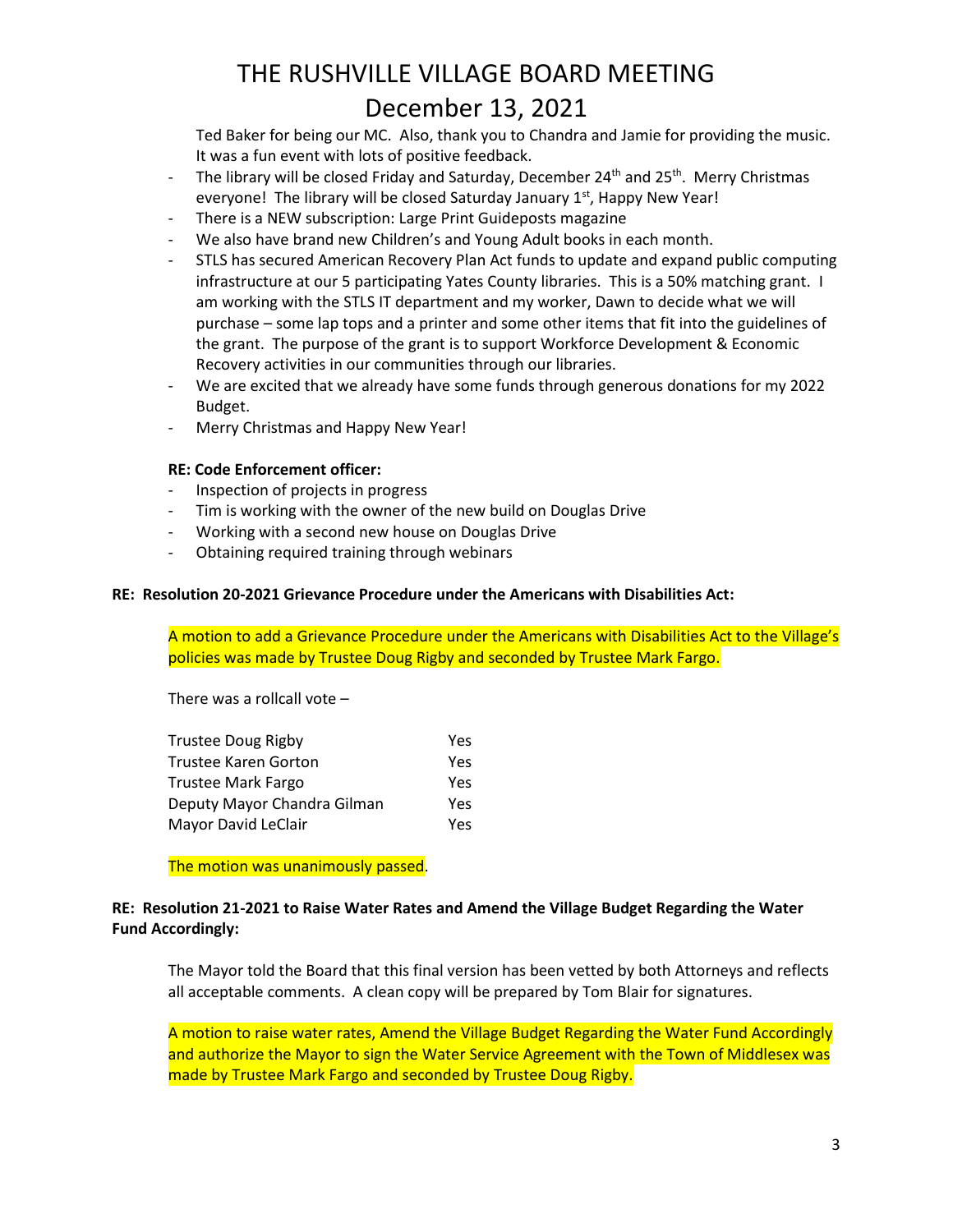There was a rollcall vote –

| <b>Trustee Doug Rigby</b>   | Yes |
|-----------------------------|-----|
| <b>Trustee Karen Gorton</b> | Yes |
| <b>Trustee Mark Fargo</b>   | Yes |
| Deputy Mayor Chandra Gilman | No. |
| Mayor David LeClair         | Yes |
| The motion was passed.      |     |

### **Re Resolution 22-2021 an Equal Employment Opportunity Policy:**

**T**rustee Karen Gorton wanted to know if the Village was ADA accessible. Art said that is was from the back door. There is a door bell that can be rung and assistance would be available.

A motion to add an Equal Employment Opportunity Policy to the Village's policies was made by Deputy Mayor Chandra Gilman and seconded by Trustee Doug Rigby.

There was a rollcall vote –

| Trustee Doug Rigby          | Yes |
|-----------------------------|-----|
| Trustee Karen Gorton        | Yes |
| Trustee Mark Fargo          | Yes |
| Deputy Mayor Chandra Gilman | Yes |
| Mayor David LeClair         | Yes |

The motion was unanimously passed.

### **Re Bills:**

A motion was made by Trustee Mark Fargo and seconded by Deputy Mayor Chandra Gilman to authorize payment of the General bills in the amount of \$18,994.69. The motion was unanimously carried.

A motion was made by Trustee Doug Rigby and seconded by Trustee Karen Gorton to authorize payment of the Water bills in the amount of \$16,027.65. The motion was unanimously carried.

A motion was made by Trustee Doug Rigby and seconded by Trustee Karen Gorton to authorize the payment of the Sewer bills in the amount of \$12,249.63. The motion was unanimously carried.

A motion to adjourn the regular meeting and to go into Executive Session was made by Trustee Mark Fargo. A 2<sup>nd</sup> was received from Deputy Mayor Chandra Gilman. The motion was unanimously passed. The meeting was adjourned at 7:30 pm.